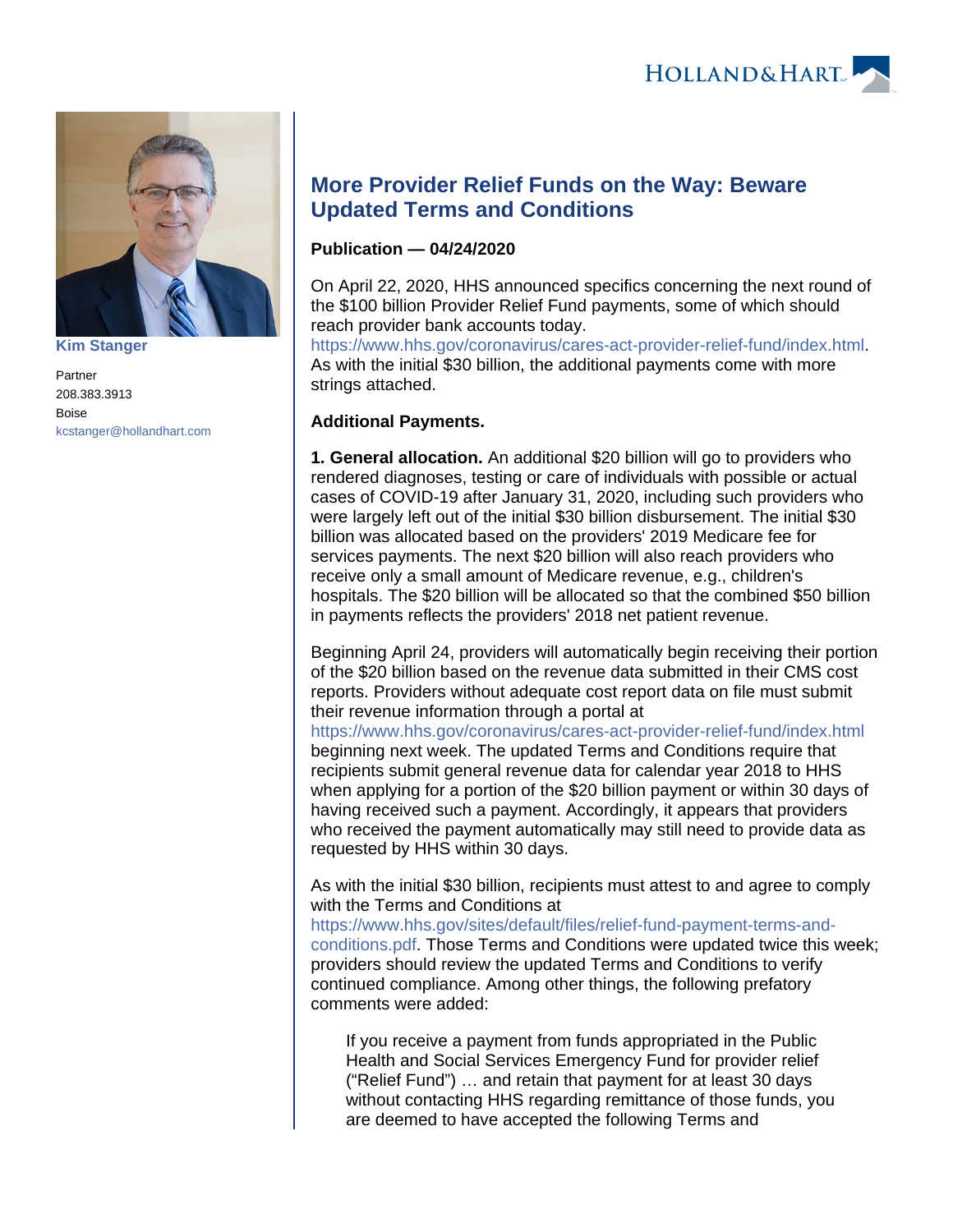

Conditions. Please also indicate your acceptance below. This is not an exhaustive list and you must comply with any other relevant statutes and regulations, as applicable.

Your commitment to full compliance with all Terms and Conditions is material to the Secretary's decision to disburse these funds to you. Non-compliance with any Term or Condition is grounds for the Secretary to recoup some or all of the payment made from the Relief Fund.

These Terms and Conditions apply directly to the recipient of payment from the Relief Fund. In general, the requirements that apply to the recipient, also apply to subrecipients and contractors under grants, unless an exception is specified.

[\(https://www.hhs.gov/sites/default/files/relief-fund-payment-terms-and](https://www.hhs.gov/sites/default/files/relief-fund-payment-terms-and-conditions.pdf)[conditions.pdf\)](https://www.hhs.gov/sites/default/files/relief-fund-payment-terms-and-conditions.pdf). In addition, the Terms and Conditions now require each recipient to certify that:

all information it provides as part of its application for the Payment, as well as all information and reports relating to the Payment that it provides in the future at the request of the Secretary or Inspector General, are true, accurate and complete, to the best of its knowledge. The Recipient acknowledges that any deliberate omission, misrepresentation, or falsification of any information contained in this Payment application or future reports may be punishable by criminal, civil, or administrative penalties, including but not limited to revocation of Medicare billing privileges, exclusion from federal health care programs, and/or the imposition of fines, civil damages, and/or imprisonment.

(Id.). Other key terms and conditions remain in place with some slight modification, including but not limited to the following:

 Recipients must attest that they (i) billed Medicare in 2019; (ii) provide or provided after January 31, 2020 diagnoses, testing, or care for individuals with possible or actual cases of COVID-19; (iii) are not currently terminated from participation in Medicare; (iv) are not currently excluded from participation in Medicare, Medicaid, and other Federal health care programs; and (v) do not currently have Medicare billing privileges revoked. The updated HHS website continues to affirm that the \$100 billion in relief funds are intended to "address both the economic harm across the entire healthcare system due to the stoppage of elective procedures, and addressing the economic impact on providers incurring additional expenses caring for COVID-19 patients…" [\(https://www.hhs.gov/coronavirus/cares-act-provider-relief-](https://www.hhs.gov/coronavirus/cares-act-provider-relief-fund/index.html)

[fund/index.html](https://www.hhs.gov/coronavirus/cares-act-provider-relief-fund/index.html)). Accordingly, the website affirms, "If you ceased operation as a result of the COVID-19 pandemic, you are still eligible to receive funds so long as you provided diagnoses, testing, or care for individuals with possible or actual cases of COVID-19. Care does not have to be specific to treating COVID-19. HHS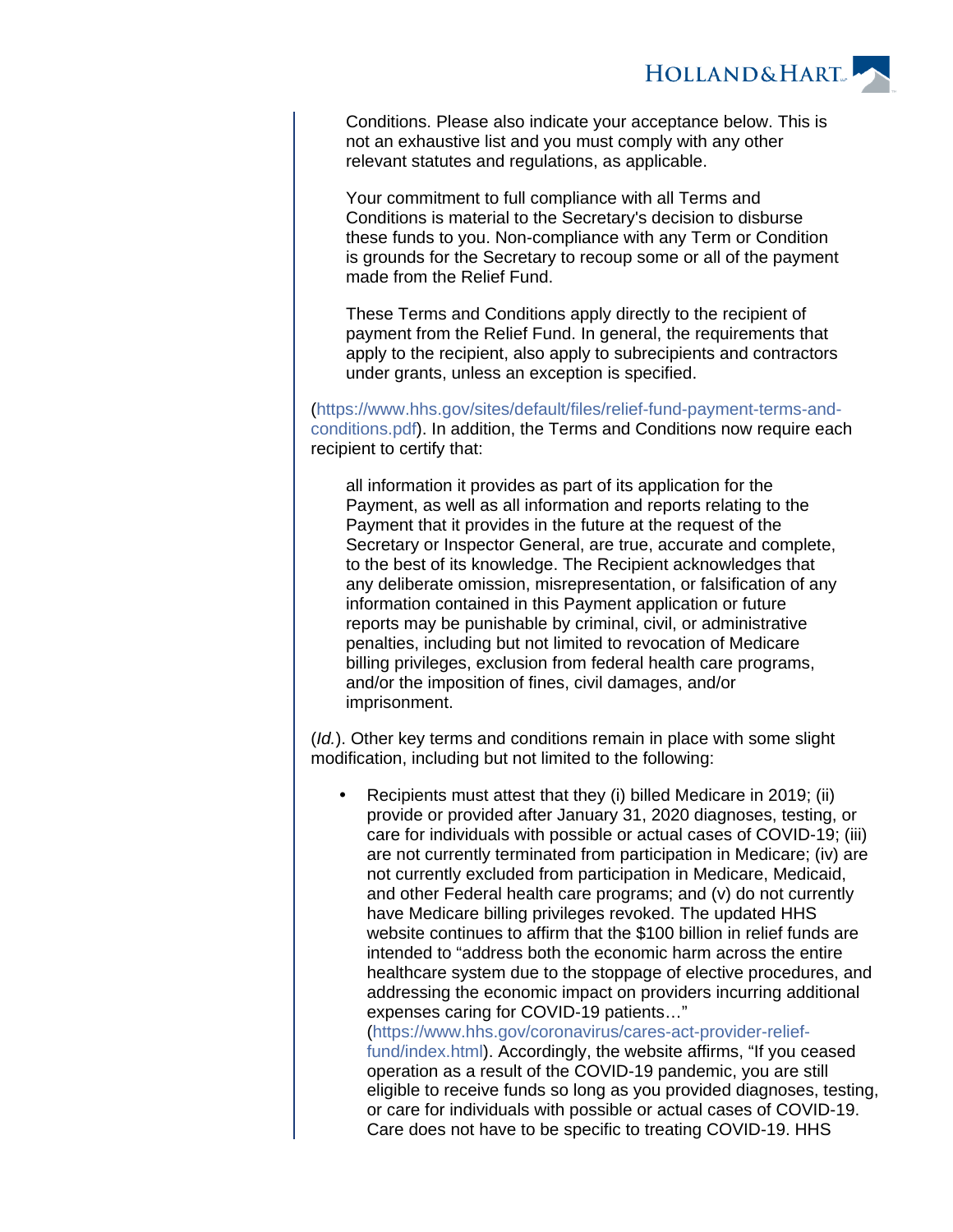

broadly views every patient as a possible case of COVID-19." (Id.).

- Recipients must use the payment only to prevent, prepare for, and respond to coronavirus, and that the payment shall reimburse the recipients only for health care related expenses or lost revenues that are attributable to coronavirus.
- Recipients may not use the payment to reimburse expenses or losses that have been reimbursed from other sources or that other sources are obligated to reimburse.
- Recipients may not collect out-of-pocket expenses from a patient for a presumptive or actual case of COVID-19 that are greater than what the patient would have been required to pay in-network.
- Recipients may not use the funds for certain proscribed purposes, including paying employees whose salary exceeds \$197,000 per year.
- Recipients will need to submit reports as required by HHS. We are still waiting on the details for such reports.
- Recipients must maintain required documentation and cooperate in HHS audits to ensure compliance with the Terms and Conditions.

Significantly, the updated Terms and Conditions require compliance with existing as well as future regulations and statutes. Providers must continue to monitor additional guidance or conditions to ensure continued compliance. The updated guidance affirms that the government will be actively auditing compliance. Misrepresentations in the attestations and the improper retention or misuse of funds may subject providers to significant fines and penalties, including potential False Claims Act penalties. Providers must carefully document their compliance and proper use of the funds and respond properly to the reporting requirements when issued.

**2. Rural hospitals and RHCs.** An additional \$10 billion will go to hospitals in rural areas and rural health clinics ("RHCs"). These payments will begin going out next week and will be based on operating expenses using a methodology that distributes payments proportionately to each facility and clinic. This funding is in addition to the \$165 million that HHS will provide to rural facilities to support new telehealth services, purchases of personal protective equipment and expanded COVID-19 testing. (See [https://www.hhs.gov/about/news/2020/04/22/hhs-awards-nearly-165](https://www.hhs.gov/about/news/2020/04/22/hhs-awards-nearly-165-million-to-combat-covid19-pandemic-in-rural-communities.html) [million-to-combat-covid19-pandemic-in-rural-communities.html\)](https://www.hhs.gov/about/news/2020/04/22/hhs-awards-nearly-165-million-to-combat-covid19-pandemic-in-rural-communities.html).

**3. Hospitals in hard-hit areas.** \$10 billion will go to hospitals in the nation's hardest hit areas, such as New York. Hospitals eligible to apply for the funds should have received an e-mail. The application deadline was originally scheduled for April 23, but has been extended to Saturday, April 25, at 3:00 p.m., EST.

**4. Indian Health Services.** \$400 million will go to the Indian Health Services. Distribution will begin next week based on operating expenses.

**5. Care for Uninsured.** Much of the remaining \$30 billion is expected to reimburse providers for COVID-19 treatment of the uninsured at Medicare rates. On Wednesday, HHS launched a new website for the program,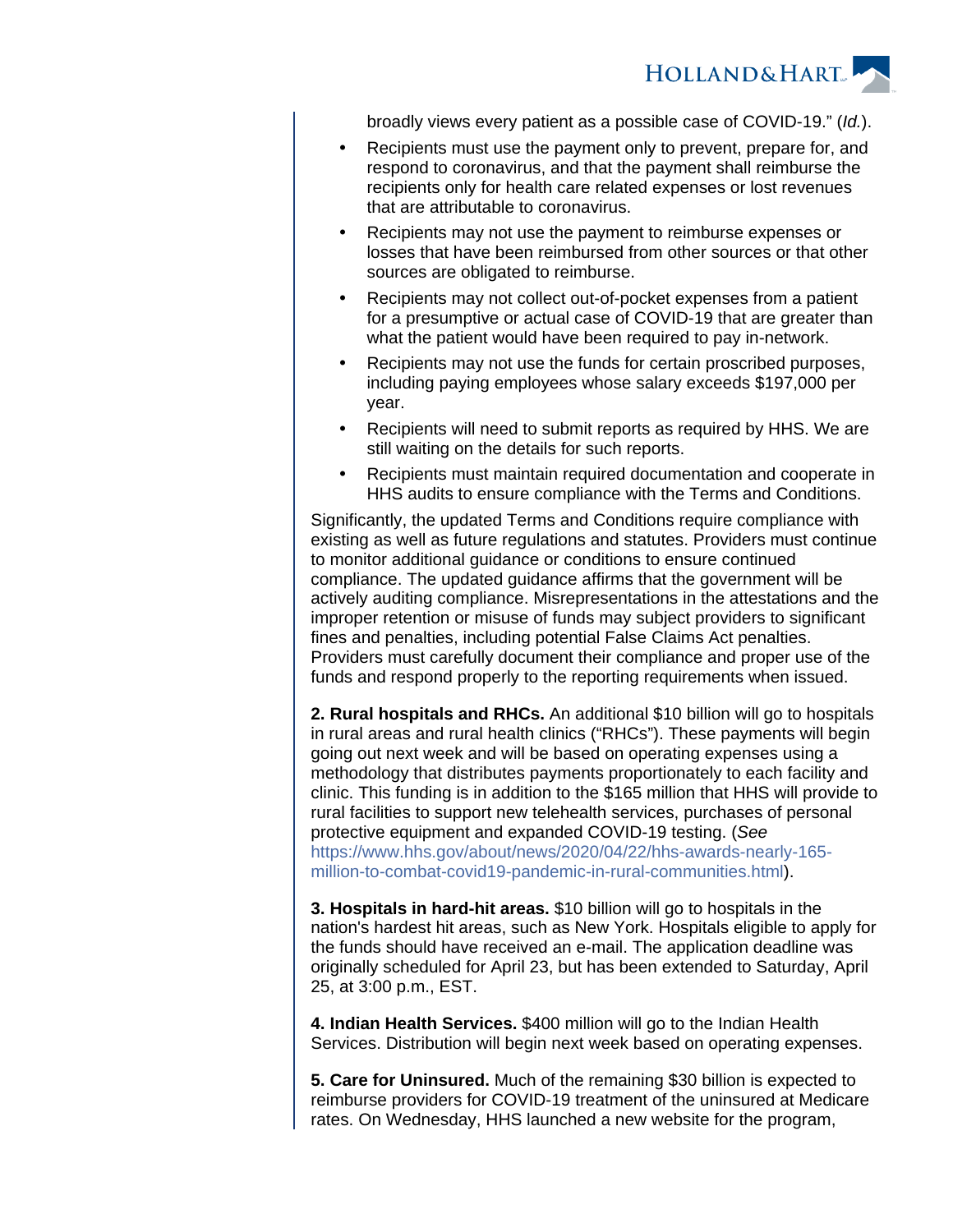

[https://www.hrsa.gov/coviduninsuredclaim.](https://www.hrsa.gov/coviduninsuredclaim) According to the website,

Health care providers who have conducted COVID-19 testing or provided treatment for uninsured COVID-19 patients on or after February 4 can request claims reimbursement through the program electronically and will be reimbursed generally at Medicare rates, subject to available funding. Steps will involve: enrolling as a provider participant, checking patient eligibility, submitting patient information, submitting claims, and receiving payment via direct deposit.

To participate, providers must attest that:

- They have checked for health care coverage eligibility and confirmed that the patient is uninsured, i.e., that the patient does not have individual, employer-sponsored, Medicare or Medicaid coverage, and that no other payer will reimburse for COVID-19 testing and/or care for that patient.
- The provider will accept the program reimbursement as payment in full and will not balance bill the patient.
- The provider agrees to program terms and conditions and may be subject to post-reimbursement audit review.

The signup period begins April 27. On Demand training starts April 29. Claims may be submitted beginning May 6. Providers should begin receiving reimbursement in mid-May. Because program is subject to available funding, providers should act quickly to submit their claims.

**Additional Funding.** An additional \$75 billion will be added to the Provider Relief Fund under the latest relief fund bill that was passed by Congress yesterday. We will address these and other developments at our next COVID-19 Legal Update webinar on Monday.

We encourage you to visit Holland & Hart's [Coronavirus Resource Site](https://experience.hollandhart.com/coronavirus-resource-site), a consolidated informational resource offering practical guidelines and proactive solutions to help companies protect their business interests and their workforce. The dynamic Resource Site is regularly refreshed with new topics and updates as the COVID-19 outbreak and the legal and regulatory responses continue to evolve. Sign up to receive updates and for upcoming webinars.

For questions regarding this update, please contact: Kim C. Stanger Holland & Hart, 800 W Main Street, Suite 1750, Boise, ID 83702 email: [kcstanger@hollandhart.com](mailto:kcstanger@hollandhart.com), phone: 208-383-3913

This publication is designed to provide general information on pertinent legal topics. The statements made are provided for educational purposes only. They do not constitute legal or financial advice nor do they necessarily reflect the views of Holland & Hart LLP or any of its attorneys other than the author. This publication is not intended to create an